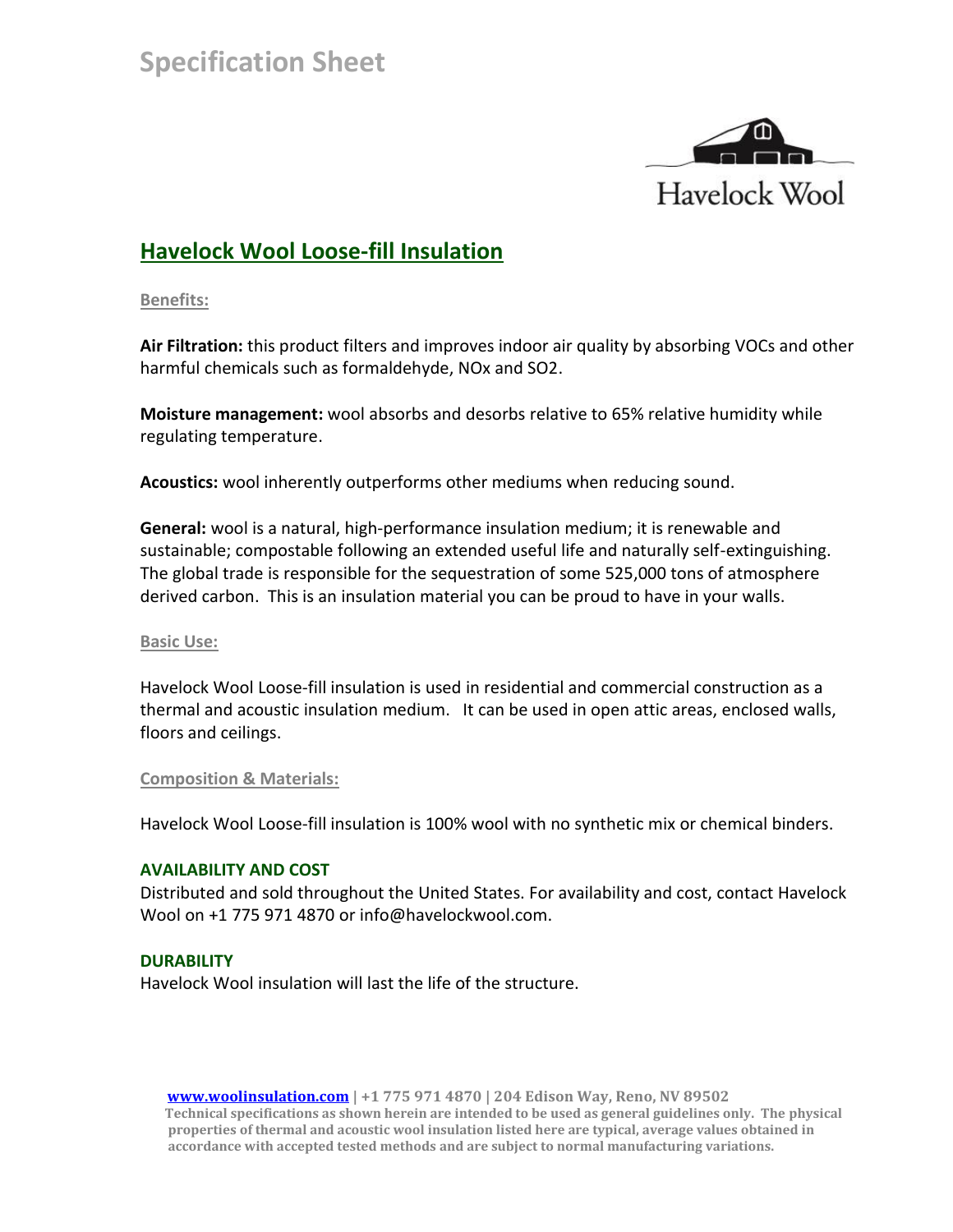#### **TECHNICAL DATA**

#### **Compliance:**

**Bureau of Electronic and Appliance** Repair, Home Furnishings and **Thermal Insulation** 

#### **California Bureau of Thermal Insulation: License #T1500 / Registry #CA-T500**



**Physical Properties:**





| <b>Property</b>             | Performance                              | <b>Test</b> |  |
|-----------------------------|------------------------------------------|-------------|--|
| <b>Surface Burning</b>      | Flame Spread (Class A)                   | ASTM E-84   |  |
| Fire Hazard                 | Smoke Developed (Class A)                | ASTM E-84   |  |
| <b>Thermal Conductivity</b> | Resistance Value – see chart below       |             |  |
| Acoustics                   | Sound Absorption Coefficient - see below | ASTM C-423  |  |
|                             |                                          |             |  |
|                             | Alexandria Car <b>Co</b> rte de la       |             |  |

| <b>Absorption Coefficients</b> |  |  |                                      |  |  |  |  |  |  |  |
|--------------------------------|--|--|--------------------------------------|--|--|--|--|--|--|--|
|                                |  |  | 125  250  500  1000  2000  4000  NRC |  |  |  |  |  |  |  |
|                                |  |  |                                      |  |  |  |  |  |  |  |

\**The Noise Reduction Coefficient (commonly abbreviated NRC) is a scalar representation of the amount of sound energy absorbed upon striking a particular surface. An NRC of 0 indicates perfect reflection; an NRC of 1 indicates perfect absorption.*

 **[www.woolinsulation.com](http://www.woolinsulation.com/) | +1 775 971 4870 | 204 Edison Way, Reno, NV 89502 Technical specifications as shown herein are intended to be used as general guidelines only. The physical properties of thermal and acoustic wool insulation listed here are typical, average values obtained in accordance with accepted tested methods and are subject to normal manufacturing variations.**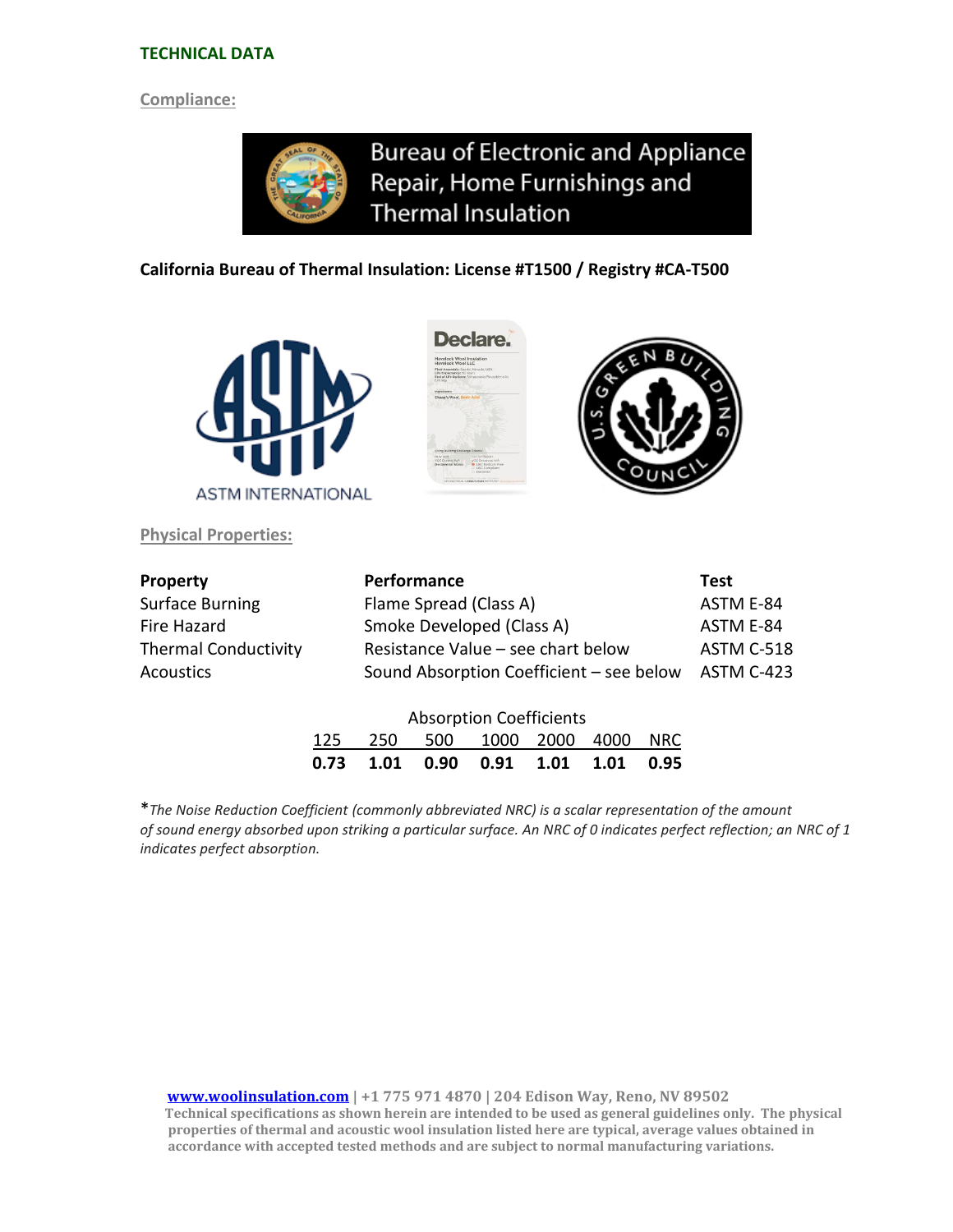### **COVERAGE CHART**

The following thermal performance values are achieved at the thickness, weights and coverage specified when insulation is installed with pneumatic equipment. Havelock Loosefill wool insulation is not dense packed; therefore, density is the same when installing in a vertical (wall) or horizontal (attic/between floors) application eg 0.33 lbs per s/f @ 3.5" or 1.13 lbs per cubic foot.

| R Value                             | <b>Bag</b><br>Requirements  | Max<br>Coverage                                                      | Minimum<br>Weight                                         | Minimum<br>Installed<br>Thickness |
|-------------------------------------|-----------------------------|----------------------------------------------------------------------|-----------------------------------------------------------|-----------------------------------|
| To obtain thermal<br>resistance of: | # of bags per<br>1000 sq ft | Contents of bag<br>(25lbs) shall not<br>cover more than:<br>(sq ft.) | Weight per sq ft<br>shall not be less<br>than lbs / sqft: | Minimum<br>thickness              |
| $\overline{7}$                      | 6                           | 162                                                                  | 0.15                                                      | 1.6                               |
| 11                                  | 10                          | 103                                                                  | 0.24                                                      | 2.6                               |
| 13                                  | 11                          | 87                                                                   | 0.29                                                      | 3.0                               |
| 15                                  | 13                          | 76                                                                   | 0.33                                                      | 3.5                               |
| 17                                  | 15                          | 67                                                                   | 0.37                                                      | 4.0                               |
| 19                                  | 17                          | 60                                                                   | 0.42                                                      | 4.4                               |
| 22                                  | 19                          | 52                                                                   | 0.48                                                      | 5.1                               |
| 24                                  | 21                          | 47                                                                   | 0.53                                                      | 5.6                               |
| 26                                  | 23                          | 44                                                                   | 0.57                                                      | 6.1                               |
| 28                                  | 25                          | 41                                                                   | 0.62                                                      | 6.5                               |
| 30                                  | 26                          | 38                                                                   | 0.66                                                      | 7.0                               |
| 34                                  | 30                          | 33                                                                   | 0.75                                                      | 7.9                               |
| 38                                  | 33                          | 30                                                                   | 0.84                                                      | 8.9                               |
| 40                                  | 35                          | 28                                                                   | 0.88                                                      | 9.3                               |
| 41                                  | 36                          | 28                                                                   | 0.90                                                      | 9.6                               |
| 43                                  | 38                          | 26                                                                   | 0.95                                                      | 10.0                              |
| 45                                  | 40                          | 25                                                                   | 0.99                                                      | 10.5                              |
| 47                                  | 41                          | 24                                                                   | 1.03                                                      | 11.0                              |
| 52                                  | 46                          | 22                                                                   | 1.14                                                      | 12.1                              |
| 54                                  | 48                          | 21                                                                   | 1.19                                                      | 12.6                              |
| 56                                  | 49                          | 20                                                                   | 1.23                                                      | 13.1                              |
| 60                                  | 53                          | 19                                                                   | 1.32                                                      | 14.0                              |

 **[www.woolinsulation.com](http://www.woolinsulation.com/) | +1 775 971 4870 | 204 Edison Way, Reno, NV 89502 Technical specifications as shown herein are intended to be used as general guidelines only. The physical properties of thermal and acoustic wool insulation listed here are typical, average values obtained in accordance with accepted tested methods and are subject to normal manufacturing variations.**